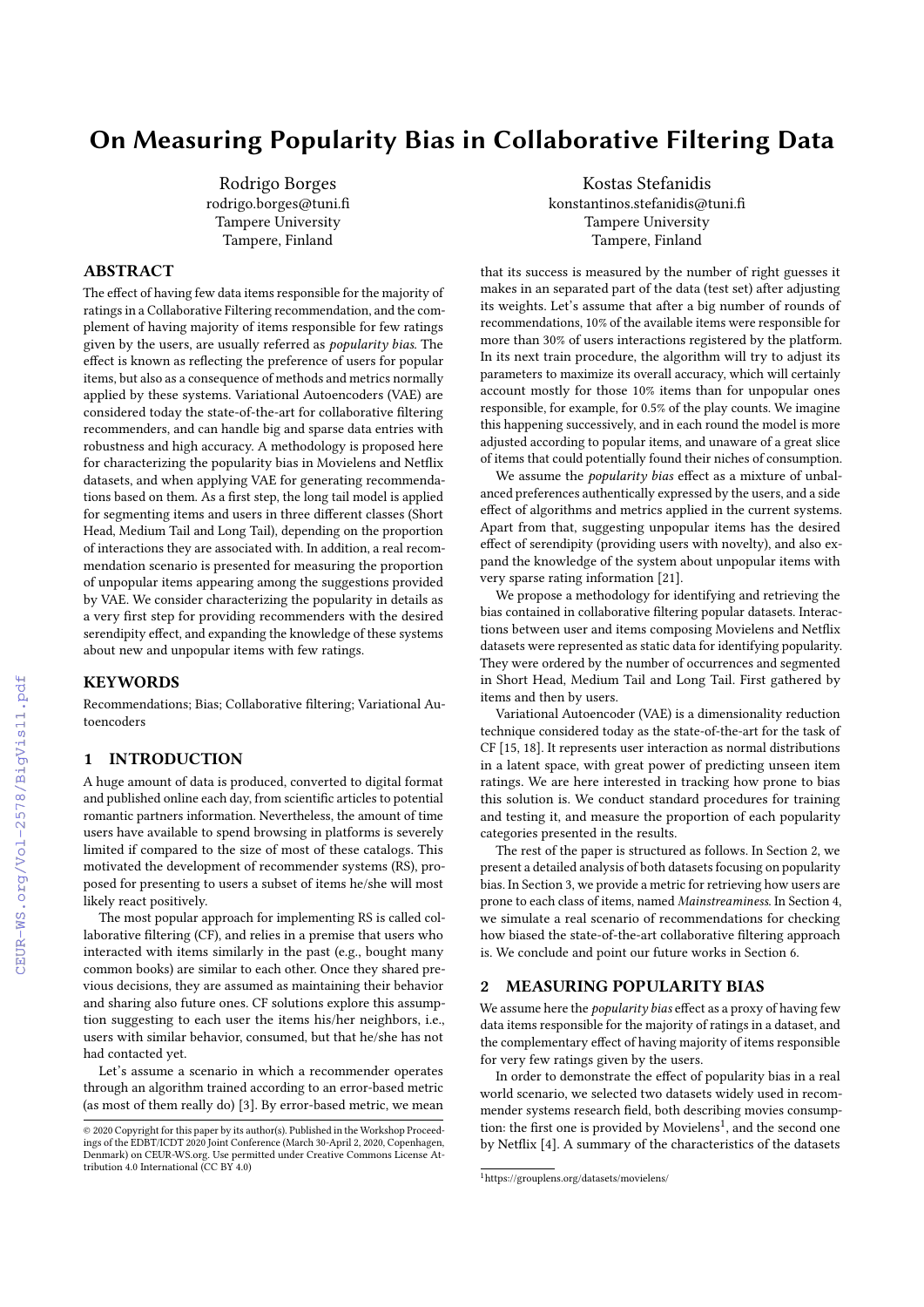(events<sup>[2](#page-1-0)</sup>, users, items and sparsity) is presented in the first 5 columns of Table [1.](#page-2-0)

We follow demonstrating the bias effect in the datasets by applying the well known long tail model [\[17\]](#page-5-0), in which items are ordered according to the number of events associated to them. The main point here is to visualize how events are concentrated in few popular items, entitled short head (SH), and how the remaining events are spread over the rest of them, known as long tail (LT). The long tail items can be even separated in two parts considering an intermediate proportion of them between popular, called medium tail (MT), and unpopular items. The events distribution is then segmented in three regions according to [\[1\]](#page-5-1), who suggests 20% and 80% as the thresholds between SH and MT, and between MT and LT, respectively.

It is important to notice that the popularity bias can be addressed from two different perspectives, when considering items or users as responsible for the majority of samples. We conduct both analysis as a matter of comparison.

## 2.1 Item Bias

We start by applying the long tail model to each dataset by ordering items according to number of events associated to them, as presented in Figure [1.](#page-1-1) It is possible to see the decaying effect when moving from popular items to unpopular ones (from left to right), and the three regions, defined by vertical dashed lines, corresponding to SH, MT and LT . The x axis of the plots are maintained linear while the y one is converted to logarithmic for the sake of visibility.

The unbalanced effect of consumption becomes clear when analyzing the curves. Netflix data items distribution presents a wider MT region and a smoother decay than in the case of Movielens. Extremely unpopular items (the ones surrounding the 1 value in y axis) represent approximately 15% of the first dataset, and are not observed in the second one.

Fitting these distributions to power law is useful applying a general model [\[21\]](#page-5-2). The same data is also presented in the log-log format in Figure [2.](#page-2-1) According to [\[9\]](#page-5-3), a quantity  $x$  obeys a power law if it is drawn from a probability distribution  $p(x) \propto x^{-\alpha}$ . Instead of a simple power law distribution, we have detected that a best overall fitting results occur when considering its shifted version,  $p(x) \propto (a + bx)^{-\alpha}$ . The Kolmogorov-Smirnov goodness of fit for Movielens items is 0.67 ( $\alpha$  = 1.2), and for Netflix is 0.38  $(\alpha = 1.7)$ .

The general comparison of three datasets is presented in Tables [1](#page-2-0) and [2.](#page-2-2) The first relevant information to be mentioned is the number of interactions an item received in order to be considered in each class of the long tail model. In Columns 6 and 7 of Table [1,](#page-2-0) it is possible to notice that in order to be considered a popular movie in the Movielens dataset, a movie should sum more than 23,301 play counts, and in order to belong to LT it should have had been watched less than 2,140 times. When it comes to Netflix items the situation changes, a popular movie now accounts for more than 101,061, and an unpopular one for less than 9,635 interactions.

The next interesting information to be highlighted is the actual sizes of SH, MT and LT regions in data distributions. Table [2](#page-2-2) shows the general information about this segmentation, indicating the proportion of items belonging to each popularity class. When considering extremely unpopular items, Movielens dataset

<span id="page-1-1"></span>

Figure 1: Lin-log plots for MovieLens (top) and Netflix (bottom) datasets interactions distribution grouped by items. The thresholds of 20% and 80% of the total summation are indicated in vertical dashed lines.

is more prone to bias, having 92.3% of its movies corresponding to less than 80% of its online activities. When considering the popular ones, it presents also the smallest SH, with just 0,4% of the items responsible for 20% of all user activity. Netflix data presents considerably larger MT, i.e., 10,9% of all movies watched in the platform.

## 2.2 User Bias

We analyze the bias of our datasets, considering the complementary effect of having few items concentrating the majority of interactions in an on-line service, which is the effect of having few and very active users along with very sparse ones who rarely provides feedback to the system. The same methodology is replicated here, but now considering the effect happening because of different reasons.

A similar decaying effect is observed provoked by the different behavior of users, as one can see in Figure [3.](#page-2-3) This time Movielens curve have smother decaying then in the case of items, and the proportions associated to the three consumption categories seems more homogeneous than before.

None of Movielens users watched nearly zero movies, and it is possible to observe sharp slopes in SH and LT regions in the Netflix distribution curve. But the reasons that may have provoked these discontinuities goes beyond the scope of this article.

<span id="page-1-0"></span><sup>&</sup>lt;sup>2</sup>We are here considering an event as one single line in the dataset, containing information of user id, movie id and timestamp.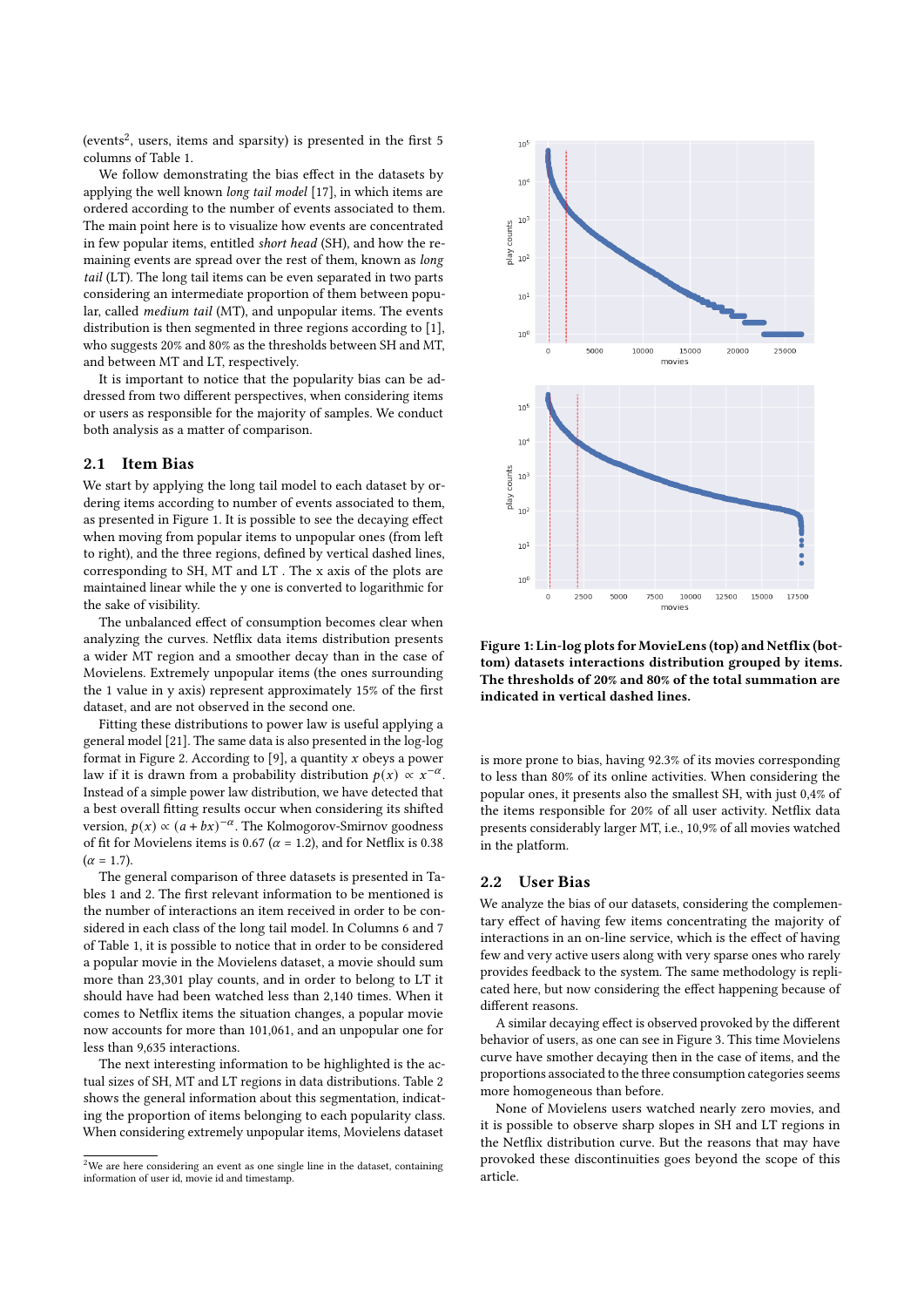#### Table 1: Datasets description.

Dataset | #Events |#Users |#Items | Sparsity | 20% Items | 80% Items | 20% Users | 80% Users

<span id="page-2-1"></span><span id="page-2-0"></span>

Figure 2: Log-log plots for MovieLens (top) and Netflix (bottom) datasets interactions grouped by items.

Table 2: Item Bias Summary

<span id="page-2-2"></span>

| <b>Dataset</b> | Short Head    | Medium Tail   | <b>Long Tail</b> |
|----------------|---------------|---------------|------------------|
| MovieLens      | $118(0, 4\%)$ | 1,831 (6,8%)  | 24,677 (92,3%)   |
| <b>Netflix</b> | 154 (0.8%)    | 1,938 (10,9%) | 15,522 (87,4%)   |

The log-log graphs for the user-oriented analysis is presented in Figure [4.](#page-3-0) The fitting indexes to the theoretical distribution are 0.42 ( $\alpha$  = 0.7), 0.37 ( $\alpha$  = 1.0) for Movielens and Netflix respectively, indicating stronger evidences that these data can be modeled by the shifted power law distribution.

The description of the user-based analysis is presented in Tables [1](#page-2-0) and [3.](#page-2-4) In order to be considered a heavy user of Movielens, and consequently belonging to its SH proportion of the user distribution, someone should have watched more than 775 movies, and for the case of sparse users, less than 100 movies. The person who watched more than 966 movies in Netflix is considered a frequent user, and the one who made less than 178 contributions to the data is considered in the long tail proportion of the distribution, located in the right area in Figure [3.](#page-2-3)

<span id="page-2-3"></span>

Figure 3: Lin-log plots for MovieLens (top) and Netflix (bottom) datasets interactions distribution grouped by users. The thresholds of 20% and 80% of the total summation are indicated in vertical dashed lines.

A general overview of the analysis of how unbalanced users interactions occur is presented in Table [3.](#page-2-4) SH and MT proportions are generally bigger when compared to the previous case. And as a direct consequence, less users are considered sparse in both cases.

Table 3: User Bias Summary

<span id="page-2-4"></span>

| <b>Dataset</b> | <b>Short Head</b> | <b>Medium Tail</b> | <b>Long Tail</b> |
|----------------|-------------------|--------------------|------------------|
| MovieLens      | $3,261(2,4\%)$    | 48,909 (35,3%)     | 83,062 (60%)     |
| Netflix        | 14,444 (3%)       | 149,905 (31,4%)    | 298,619 (62,5%)  |

## 3 MEASURING MAINSTREAMINESS

To conclude our analysis of users for the datasets, we introduce a metric named mainstreaminess, for retrieving the information of how users are prone to each class of items. A similar approach is conducted by [\[2\]](#page-5-4), when three different types of users are defined according to their interest in popular items. Here, we are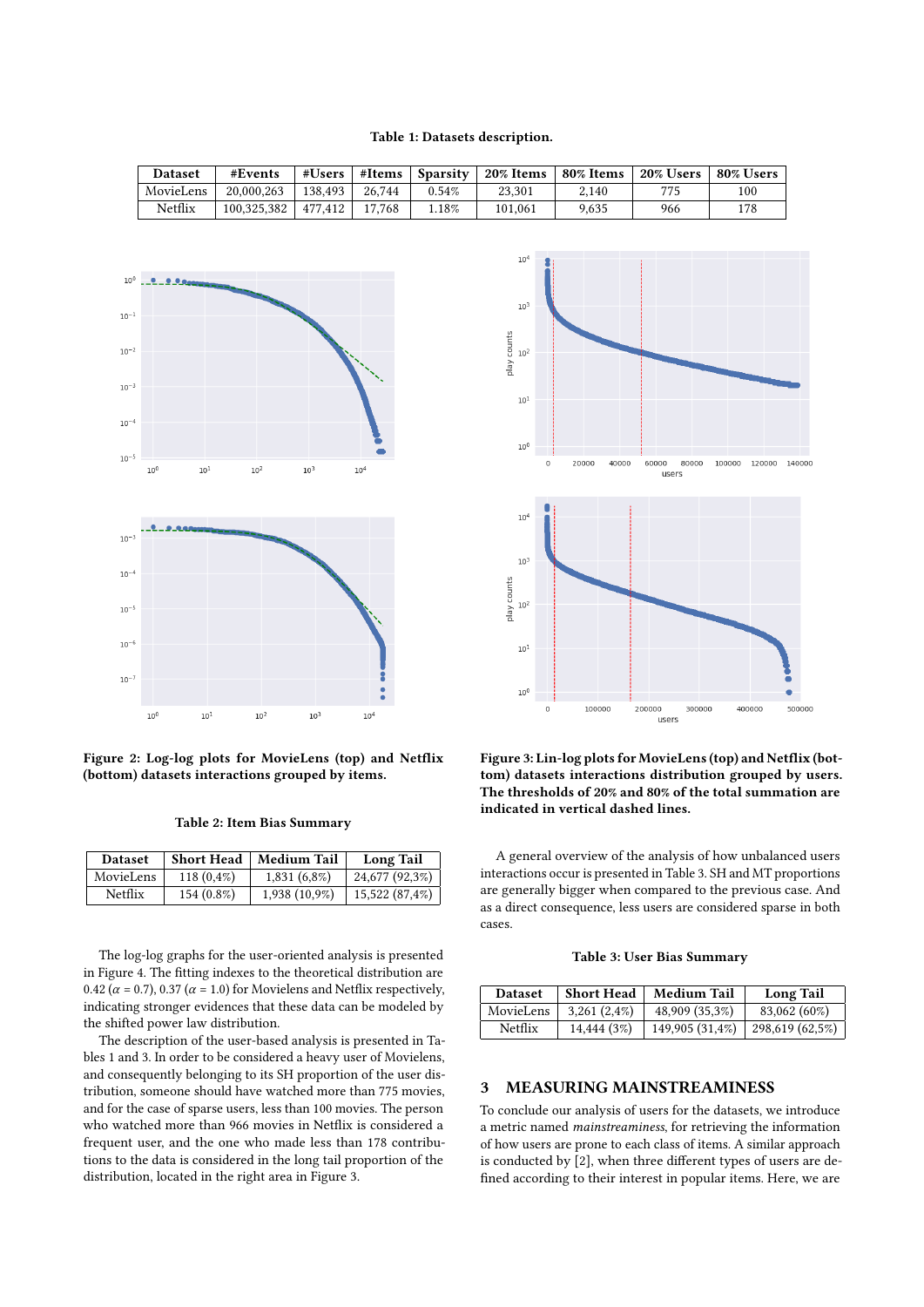<span id="page-3-0"></span>

Figure 4: Log-log plots for MovieLens (top) and Netflix (bottom) datasets interactions grouped by users.

interested in giving a general overview of the dataset by taking an average of normalized profiles considering the categories of items.

The main idea is to iterate through each user: (i) building a profile with how many items belong to each region of the item distribution (SH, MT and LT), (ii) normalizing the profile by the number of items consumed, and (iii) taking an average of these values for characterizing the dataset as a whole. For doing so, we adopt the Average Percentage Tail [\[1\]](#page-5-1):

<span id="page-3-3"></span>
$$
APT = \frac{1}{|U_t|} \sum_{u \in U_t} \frac{|\{i, i \in (L(u) \cap \Phi)\}|}{|L(u)|}
$$
(1)

where Φ corresponds to one of the three categories of items (short-head, medium-tail or long-tail),  $L(u)$  to the profile of users  $u$ , and  $U_t$  to the set of users. For ease of representation we define APT-SH, APT-MT and APT-LT as the proportion of each category respectively.

The mainstreaminess measurements for the Movielens and Netflix datasets appear in Figure [5.](#page-3-1) These results indicate Netflix users more prone to popular items than Movielens ones. The highest proportion of MT consumption is observed in the case of Movielens, together with the smallest proportion of LT.

# 4 POPULARITY BIAS IN VARIATIONAL AUTOENCODERS

In order to verify the proposition in a recommendation situation, we count the proportion of long tail, medium tail and short head

<span id="page-3-1"></span>

Figure 5: Mainstreaminess, or how users are prone to each item class, for Movielens and Netflix datasets.

items presented in each round of suggestions, in a regular operation of a state-of-the-art algorithm for Collaborative Filtering named Variational Autoencoders [\[15\]](#page-5-5).

Variational Autoencoders (VAE) can be interpreted as a model whose aim is to find the probability distribution responsible for generating their input data. Lets suppose a set of input data  $x \in \mathbb{R}^{d_x}$  following an unknown probability distribution  $p(x)$ . And a set of latent variables defined in a low dimensional space  $z \in \mathbb{R}^{d_z}$   $(d_z \ll d_x)$ . The final model can be summarized as  $p(x, z) = p(x|z)p(z)$ , from where one could marginalize z and find  $p(x)$ . But the situation is that for most cases this integral can not be found in closed form [\[14\]](#page-5-6).

Variational Inference (VI) [\[13\]](#page-5-7) was recently proposed to address this problem thorught optimization, assuming that the distribution can be approximated by a simpler one that still models the data. VI specifies  $Q$  as a family of densities where members  $q(z|x) \in Q$  is a candidate to the conditional  $p(z|x)$ . The inference occurs by minimizing the Kullback-Leibler (KL) between approximated and original density. After re-arranging terms, we have

$$
\log p(x) - D_{KL}[q(z|x)||p(z|x)] =
$$
  

$$
\mathbb{E}_{z}[\log p(x|z)] - D_{KL}[q(z|x)||p(z)] \tag{2}
$$

We now want to maximize  $\log p(x)$  minus the approximation error, and as an alternative we can optimize the second term. In order to do this, we rely on parametric distributions  $q_{\phi}$  and  $p_{\theta}$ . The optimization process will correspond to optimize parameters  $\phi$  and  $\theta$  of these distributions with:

$$
\mathcal{L}_{\theta,\phi} = \mathbb{E}_z [\log p_\theta(x|z)] - \beta \cdot D_{KL}[q_\phi(z|x)||p_\theta(z)] \tag{3}
$$

Where  $\mathcal L$  is the Evidence Lower Bound (ELBO),  $p_\theta(x|z)$  corresponds to the estimation of  $z$  space departing from input data, named Encoder, and  $q_{\phi}(z|x)$  corresponds to estimating the original data departing from the latent space, named Decoder (Figure [6\)](#page-4-0). And this defines Variational Autoencoder. The first term addresses the reconstruction error, and the second term the error of distribution approximation. The parameter  $\beta$  controls the strength of regularization [\[15\]](#page-5-5).

We start from the implementation published by the authors<sup>[3](#page-3-2)</sup> and include an item mapper to it so the model can refer each item to its category in the Long Tail model. The proportion of the items belonging to each category in the top-k recommendation list is measured with equation [1.](#page-3-3)

<span id="page-3-2"></span><sup>3</sup>https://github.com/dawenl/vae\_cf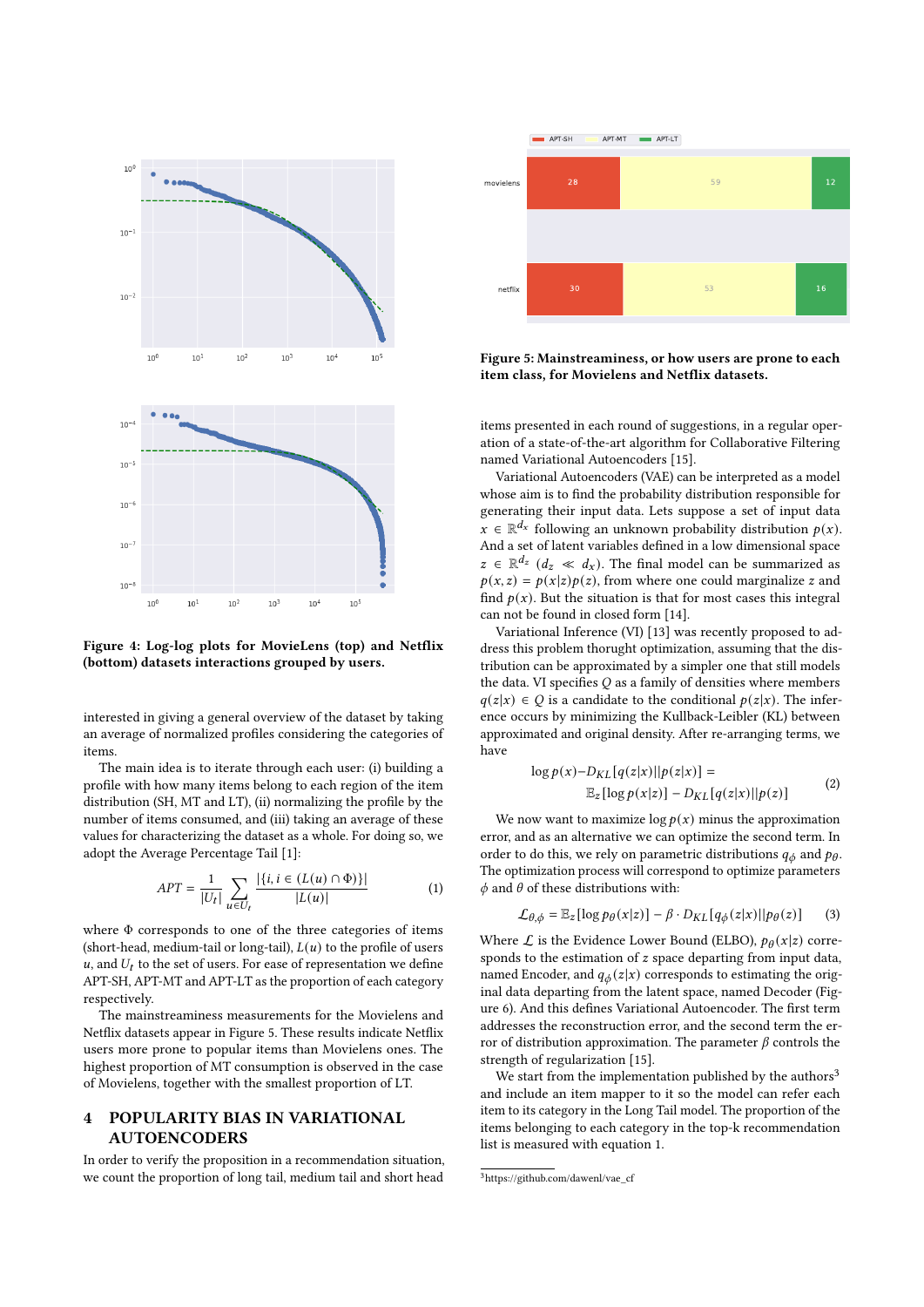<span id="page-4-0"></span>

Figure 6: Variational Autoencoders

In the case of Movielens data, users who rated less than 5 items as well as ratings (fom 0 to 5) lower than 3.5 were removed, ending up with 9,990,682 watching events from 136,677 users and 20,720 movies. 10,000 users were separated and split for validation and test (5,000/ 5,000). VAE was trained with two hidden layers  $[20,720 - 600 - 200 - 600 - 20,720]$  for 200 epochs. The training batch size was set to 500 and the validation batch to 2,000. Weight initialization, activation functions, learning rate, and  $\beta$  regulation were inherited from [\[15\]](#page-5-5).

The general results for the validation set achieved 0.33 for NDCG@10 and 0.34 for Recall@10 as the best results, and with reasonably stable values after hundred of epochs.

The proportion of LT items increases in the first epochs of the training, but stabilizes in an irrelevant proportions of recommendation results during the process (Figure [7\)](#page-4-1). The proportion of SH items starts with extremely high proportion, for reaching an almost stationary state around 60% of items results in the first 10 higher scores provided by the recommender. A complementary effect is observed for MT items, representing approximately 40% of items after few epochs.

In the case of Netflix, ratings lower than 3.5 and users who rated less than 5 items were also removed, ending up with 56,785,778 watching events from 461,285 users and 17,767 movies (sparsity: 0.693%). The same parameter values were replicated, except for the size of input layer, which is smaller now [17,767 -> 600 -> 200 -> 600 -> 17,767]. 40,000 users were separated and divided equaly for validation and test. The model was trained for 200 epochs.

The results achieved for the validation data were 0.32 for both NDCG@10 and Recall@10 metrics, comparable to best scenarios provided in the original paper, 0.39 and 0.35, but for NDCG@100 and Recall@20 respectively.

A similar behavior is observed in the case of Netflix data, but in a slightly lower level than in the previous dataset. The proportion of extremely popular items corresponds now to approximately 55% of suggestions. The proportion of LT items is also irrelevant, as one can notice in Figure [7.](#page-4-1)

## 5 RELATED WORK

Fairness: Typically, approaches for amplifying biases focus on how to strengthen fairness. In recommendations, such approaches can be distinguished as pre-processing, in-processing and post-processing. Pre-processing approaches target at transforming the data so that any underlying bias or discrimination is removed. Such approaches work on modifying the input to the recommender, for example, by appropriate sampling (e.g., [\[7\]](#page-5-8)),

<span id="page-4-1"></span>

Figure 7: APT-SH, APT-MT and APT-LT proportions in the validation set during Variational Autoencoders for Collaborative Filtering training procedure for: (Top) Movielens and (Bottom) Netflix datasets.

by adding more data to the input (e.g., [\[22\]](#page-5-9)), or by performing database repair [\[19\]](#page-5-10). In-processing approaches target at modifying existing or introducing new algorithms that result in fair recommendations, e.g., by removing bias. Existing approaches focus on fairness-aware matrix factorization [\[24\]](#page-5-11), multi-armed bandits [\[11\]](#page-5-12) and tensor factorization (e.g., [\[25\]](#page-5-13)). When fairness with respect to both consumers and to item providers is important, variants of the well-known sparse linear method (SLIM) can be used to negotiate the trade-off between fairness and accuracy and improve the balance of user and item neighborhoods [\[6\]](#page-5-14). Alternatively, we can augment the learning objective in matrix factorization by adding a smoothed variation of a fairness metric [\[24\]](#page-5-11). As another example, [\[5\]](#page-5-15) presents a method that mitigate bias to increase fairness by incorporating randomness in variational autoencoders recommenders. Post-processing approaches treat the algorithms for producing recommendations as black boxes, without changing their inner workings. To ensure fairness, they modify the output of the algorithm (e.g., [\[12\]](#page-5-16)). Moving from individuals to groups, significant research efforts have been done recently (e.g., [\[16,](#page-5-17) [20,](#page-5-18) [23\]](#page-5-19)), targeting at maximizing the satisfaction of each group member, while minimizing the unfairness between them.

Popularity Bias: The popularity bias in recommendation results may be inherited from the data used to train the models, or even from methods and metrics applied by them. [\[3\]](#page-5-20) points for the limitations of error-based evaluation metrics widely used in the field of recommender systems. They argue that methods